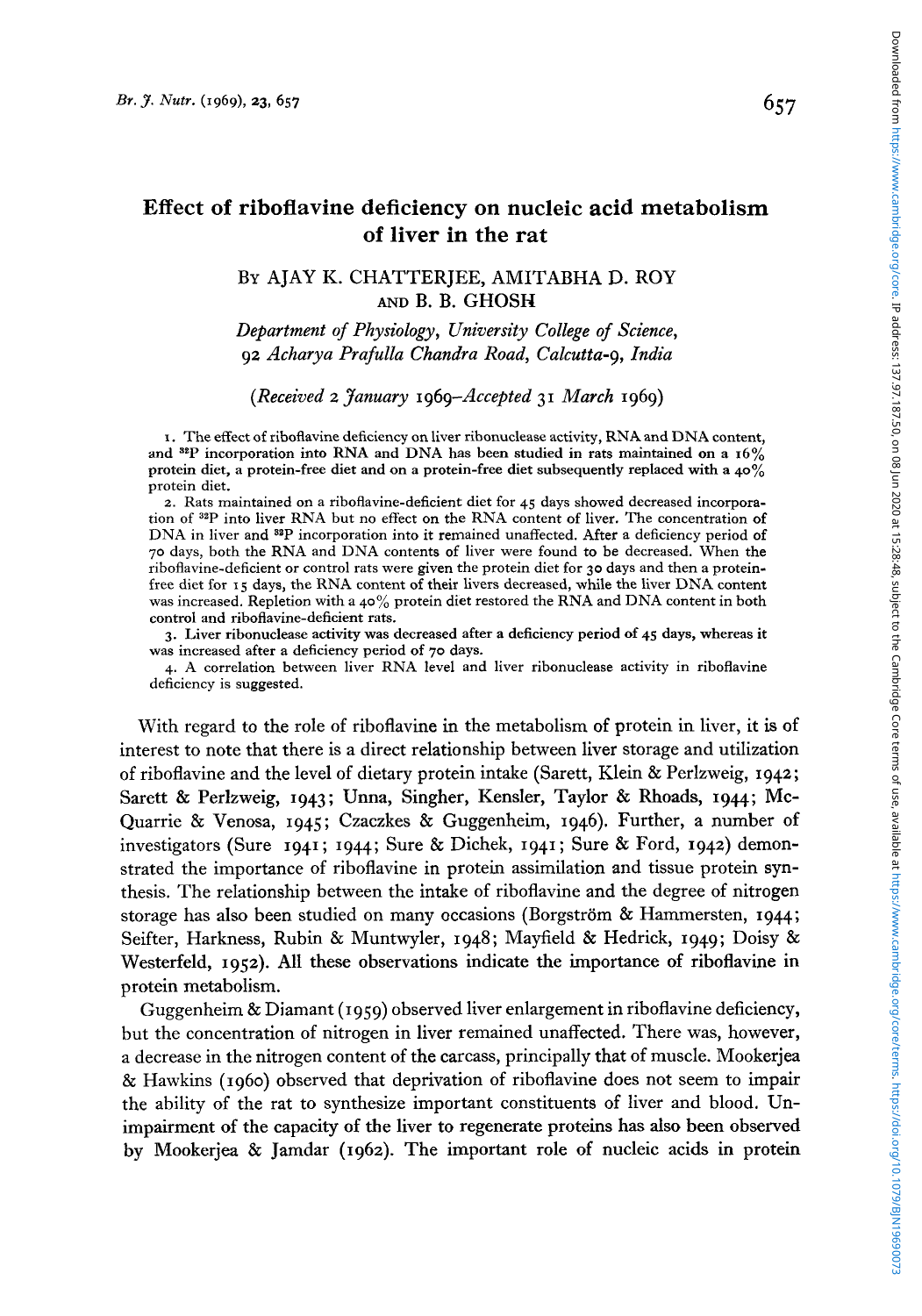metabolism is well established. The present investigation was therefore undertaken to study whether riboflavine deficiency causes any change in the nucleic acid metabolism of liver.

#### **EXPERIMENTAL**

*Animals and diets.* Male albino rats weighing **80-100** g were allocated to control and riboflavine-deficient groups, A and B respectively. Control rats were pair-fed with riboflavine-deficient rats. Three diets, varying in protein content, were used. Their percentage compositions were: vitamin-free casein **16,** 40 or **o** with corresponding carbohydrate at **73, 49** or **89** respectively, groundnut oil **7** and salt mixture (Hawk & Oser, **1931**) 4. Water-soluble vitamins were supplied daily by subcutaneous injections.

The group of control rats was subdivided into four subgroups. One subgroup  $(A_1)$ was fed **16%** protein for **45** days only; subgroup (A,) was fed **16%** protein for **30** days followed by  $\circ$ % protein for 15 days; subgroup  $(A_3)$  was fed 16% protein for 30 days followed by *0%* protein for **15** days and then fed **40%** protein for another **7** days; subgroup (A4) was fed **16%** protein for **70** days. The riboflavine-deficient rats (group B) were similarly subdivided.

After the experimental period for each dietary regimen was over, the rats were fasted overnight and then  $5 \mu c$  [<sup>32</sup>P]phosphate (specific activity,  $5 \text{ mc/mm}$ ) per 100 g body-weight were injected intraperitoneally. The rats were killed *2* h after the injection.

*Removal and analysis of liver.* Under ether anaesthesia, blood was drawn from the liver through the hepatic vein. Then the rats were killed by exsanguination. The liver was excised and washed with  $\sigma g_{0}^{0}$  (w/v) NaCl. A weighed portion of liver was homogenized in ice-cold distilled water, using an all-glass homogenizer. RNA and DNA were isolated from the tissue homogenates by the modified Schmidt-Thannhauser method, as recommended by Munro **(1966).** The RNA and DNA contents of the fractions were determined by the orcinol reaction (Brown, **1946)** and diphenylamine reaction (Dische & Schwarz, **1937).** Portions of RNA- and DNA-fractions were used for determination of organic phosphorus (Umbreit, Burris & Stauffer, **1957)** and radioactivity in an end-window beta counter. The radioactivity of the inorganic phosphate of the liver was measured by the procedure described by Davidson, Frazer & Hutchison **(1951).** The results have been expressed as specific activities (counts/min per  $\mu$ g P) and also as relative specific activities (specific activity of the organic P as a percentage **of** the specific activity of the inorganic phosphate fraction of the same liver). For determination of ribonuclease activity a weighed portion of liver was homogenized in **0-1** M-acetate buffer, pH **5.0,** and the ribonuclease activity was determined according to the method based on ultraviolet absorption of acid-soluble degradation products from DNA (Josefsson & Lagerstedt, **1962).** 

*Statistical analysis.* The significance of the changes in RNA and DNA content, incorporation into RNA and DNA, and ribonuclease activity of liver in riboflavine deficiency was determined by the *t* test (Fisher, **1936).**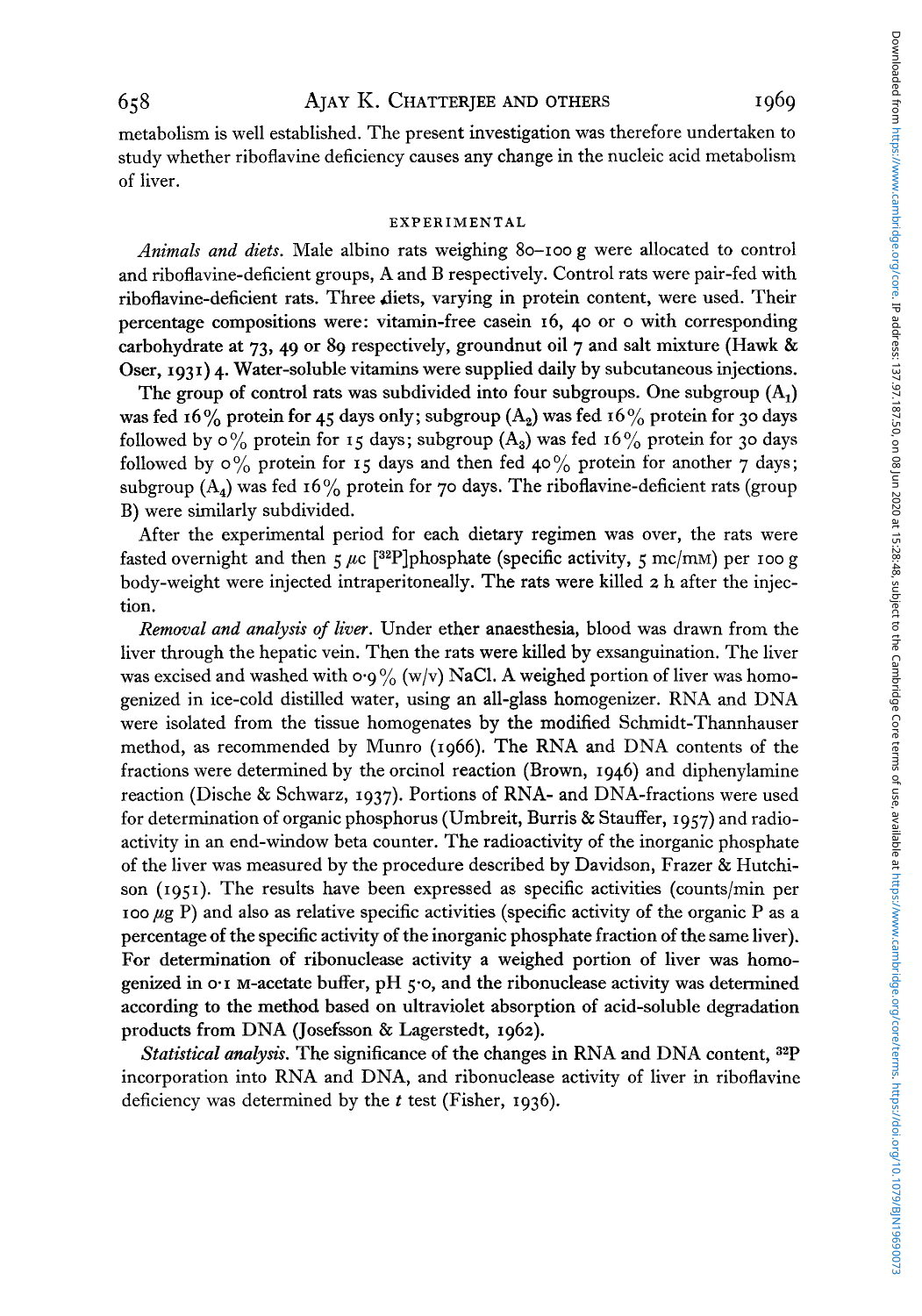### RESULTS

Tables I and *2* show that, on the **16%** protein diet riboflavine-deficient rats did not show any change in the **RNA** and **DNA** content of liver, but showed decreased incorporation of <sup>32</sup>P into RNA  $(t = 7.73)$ . Incorporation of <sup>32</sup>P into DNA, however, remained unaltered. The protein-free diet decreased the liver **RNA** content of both

# Table I. *Effect of riboflavine dejiciency on nucleic acid content and ribonuclease activity of liver of rats under conditions of varied dietary protein*

|                                                                                                                | Group of animals                                           | Nucleic acid content<br>$(mg/10 g$ liver)         |                                              | Ribonuclease                                  |
|----------------------------------------------------------------------------------------------------------------|------------------------------------------------------------|---------------------------------------------------|----------------------------------------------|-----------------------------------------------|
| Dietary regimen<br>$(total period = 52 days)$                                                                  |                                                            | <b>RNA</b>                                        | <b>DNA</b>                                   | activity<br>$(\mu$ g/mg liver)                |
| $16\%$ protein for 45 days                                                                                     | Control<br>$(A_1)$                                         | 136.6(5)<br>±3.10                                 | 13.72(5)<br>± 0.71                           | 12.34(5)<br>$±$ o·70                          |
|                                                                                                                | Riboflavine-<br>deficient<br>$(\mathbf{B}_1)$              | 130.7(5)<br>±4.9I                                 | 13,00(5)<br>$\pm$ 0.98                       | 7.45(5)<br>$+0.21$                            |
| $16\%$ protein for 30 days<br>followed by $\mathbf{o}$ % protein<br>for 15 days                                | Control<br>$(A_2)$<br>Riboflavine-<br>deficient<br>$(B_2)$ | 98.8(5)<br>$\pm 2.87$<br>102.5(5)<br>$+2.64$      | 19.71(5)<br>± 0.77<br>20.46(5)<br>$\pm$ 0.01 | 18.73(5)<br>$\pm$ 0.66<br>10.01(5)<br>± 0.71  |
| $16\%$ protein for 30 days<br>followed by $\mathbf{o}$ % protein for<br>15 days plus 40% protein<br>for 7 days | Control<br>$(A_3)$<br>Riboflavine-<br>deficient<br>$(B_3)$ | 148.8(5)<br>$\pm$ 4.87<br>135.0(5)<br>$\pm$ 10.59 | 12.75(5)<br>$\pm$ 0.01<br>11.81(5)<br>± 0.74 | 13.61(5)<br>$\pm$ 1.83<br>6.30(5)<br>$+$ 0.62 |

**(Mean values with their standard errors)** 

**Figures in parentheses are the number of experiments. Each experiment involved investigation on pooled samples from three or four rats.** 

control  $(t = 8.93)$  and riboflavine-deficient rats  $(t = 5.24)$ , but the decrease was less marked in riboflavine-deficient rats. On the protein-free diet, liver **DNA** was increased in both control  $(t = 5.71)$  and riboflavine-deficient rats  $(t = 5.56)$ . <sup>32</sup>P uptake by liver **RNA** of both control  $(t = 6.47)$  and riboflavine-deficient rats  $(t = 4.07)$  was increased on the protein-free diet, but the protein-free diet did not seem to have an effect on **32P** uptake by liver **DNA** in either control or riboflavine-deficient rats. Repletion with the **40%** protein diet restored the RNA and DNA content **of** both control and riboflavine-deficient rats. **32P** uptake by liver **RNA** was restored in both control and riboflavine-deficient rats on repletion with the 40% protein diet.

Table **I** shows decreased liver ribonuclease activity in riboflavine-deficiency  $(t = 6.64)$ , and the protein-free diet increased the ribonuclease activity in both control  $(t = 6.63)$  and riboflavine-deficient rats  $(t = 4.64)$ . The increase was less intense in the riboflavine-deficient rats. Repletion with the **40%** protein diet restored the liver ribonuclease activity in both control and riboflavine-deficient rats.

Table **3** demonstrates that, after a deficiency period of 70 days, both the RNA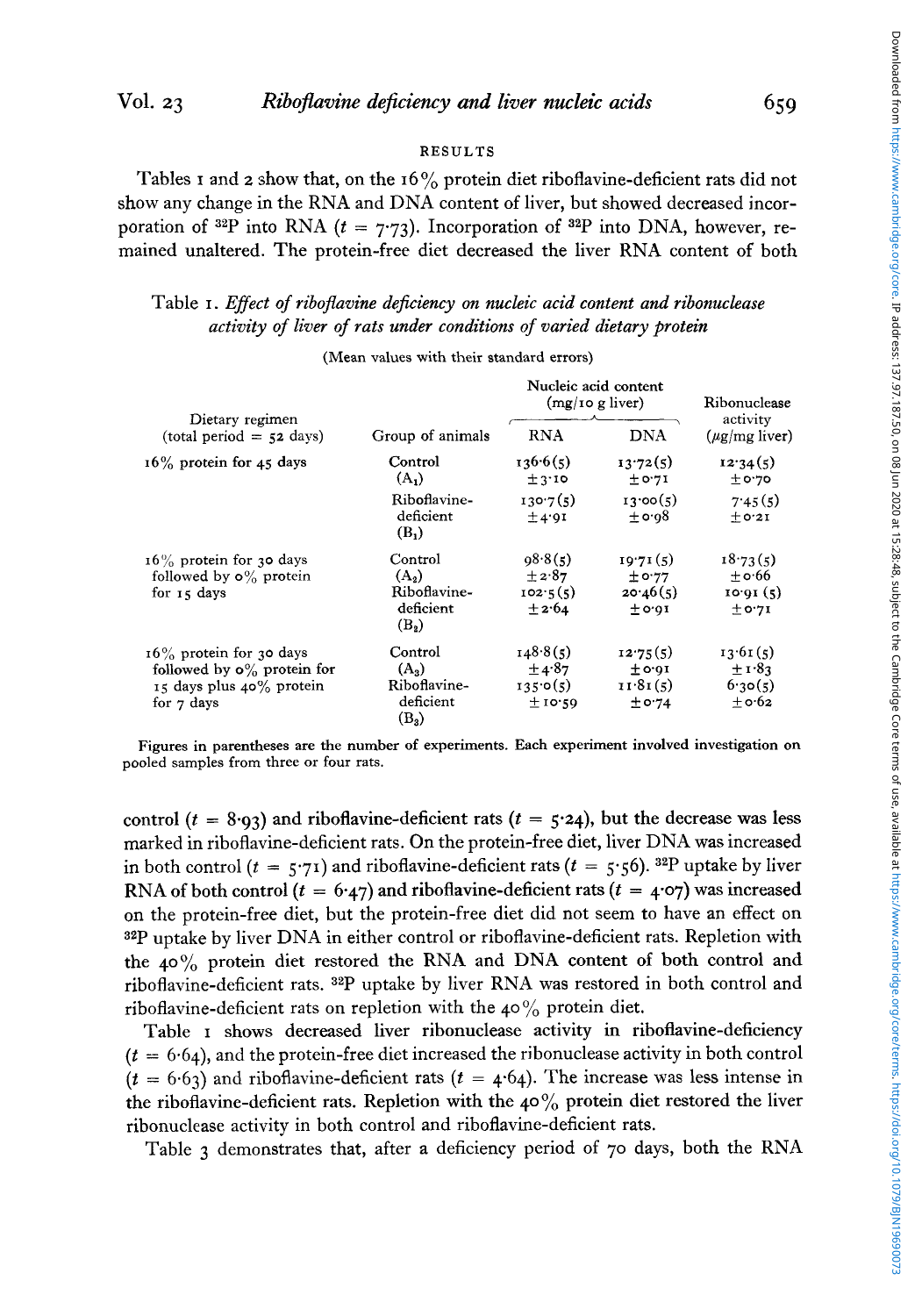### 660 **AJAY** K. **CHATTERJEE AND OTHERS I969**

 $(t = 4.23)$  and DNA  $(t = 2.63)$  contents of liver were decreased in riboflavine deficiency. Liver ribonuclease activity was increased after a deficiency period of 70 days  $(t = 3.00)$ .

# Table 2. *Effect of riboflavine deficiency on* <sup>32</sup>P *incorporation into RNA and DNA of liver of rats under conditions of varied dietary protein*

(Mean values with their standard errors)

|                                                                                                                 |                                                            | Specific activity*                             |                                                   | Relative specific activity†                  |                                                |
|-----------------------------------------------------------------------------------------------------------------|------------------------------------------------------------|------------------------------------------------|---------------------------------------------------|----------------------------------------------|------------------------------------------------|
| Dietary regimen<br>(total period $=$ 52 days) Group of animals                                                  |                                                            | <b>RNA</b>                                     | <b>DNA</b>                                        | <b>RNA</b>                                   | <b>DNA</b>                                     |
| $16\%$ protein for<br>45 days                                                                                   | Control<br>$(A_1)$                                         | 132.5(6)<br>± 5.76                             | 56.2(6)<br>± 2.91                                 | 39.6(6)<br>± 0.55                            | 16.8(6)<br>$\pm$ 0.48                          |
|                                                                                                                 | Riboflavine-<br>deficient<br>$(B_1)$                       | 110.8(6)<br>±4.69                              | 57.2(6)<br>± 5.28                                 | 31.2(6)<br>$\pm$ 0.94                        | $16 \cdot 1(6)$<br>$\pm$ 0.97                  |
| $16\%$ protein for 30<br>days followed by<br>$\circ\%$ protein for<br>15 days                                   | Control<br>$(A_2)$<br>Riboflavine-<br>deficient<br>$(B_2)$ | 157.9(6)<br>±7.20<br>126.8(6)<br>±4.81         | 56.8(6)<br>±4.14<br>58.2(6)<br>$\pm 6.03$         | 46.8(6)<br>$+$ 0.97<br>36.2(6)<br>$\pm$ 0.79 | 17.2(6)<br>$\pm$ 0.73<br>16.6(6)<br>$\pm$ 0.78 |
| $16\%$ protein for 30<br>days followed by<br>$\circ$ % protein for<br>15 days plus $40\%$<br>protein for 7 days | Control<br>$(A_3)$<br>Riboflavine-<br>deficient<br>$(B_3)$ | 122.3(6)<br>±5.69<br>$101 \cdot 4(6)$<br>±7.61 | 51.4(6)<br>±2.93<br>$52 \cdot 1(6)$<br>$\pm 1.96$ | 38.8(6)<br>± 0.44<br>30.4(6)<br>$\pm 1.07$   | 16.3(6)<br>±1.09<br>15.5(6)<br>$\pm$ 0:58      |

Figures in parentheses are the number of animals.

 $*$  Counts/min per 100  $\mu$ g P.

t Specific activity of the organic **<sup>P</sup>**as a percentage **of** the specific activity **of** the inorganic phosphate fraction of the same liver.

Table *3. (Total period* = *70 days). Effect of ribojlavine dejiciency on the nucleic acid content and ribonuclease activity of liver of rats receiving a diet containing* 16 *yo protein for 70 days.* 

#### (Mean values with their standard errors)

| (ivicali values with their standard cribis) |                                         |                       |                                             |  |  |  |
|---------------------------------------------|-----------------------------------------|-----------------------|---------------------------------------------|--|--|--|
|                                             | Liver                                   |                       |                                             |  |  |  |
| Group of animals                            | Nucleic acid content $(mg/10 g)$ liver) |                       |                                             |  |  |  |
|                                             | <b>RNA</b>                              | DNA                   | Ribonuclease activity<br>$(\mu$ g/mg liver) |  |  |  |
| Control<br>$(A_4)$                          | 126.9(5)<br>$\pm$ 8.49                  | 12.06(5)<br>± 0.57    | 13.27(5)<br>± 0.72                          |  |  |  |
| Riboflavine-<br>deficient $(B_4)$           | 85.5(5)<br>±4.86                        | 8.82(5)<br>$\pm$ 1.00 | 19.34(5)<br>$\pm$ 1.88                      |  |  |  |

Figures in parentheses are the number of experiments. Each experiment involved investigation on pooled samples from three or four rats.

#### DISCUSSION

Although the RNA and DNA contents of liver on a tissue weight basis remained unaffected after the deficiency period of **45** days (Table I), they were decreased after a deficiency period of 70 days (Table **3).** Jamdar, Boral & Bhattacharya (1965) also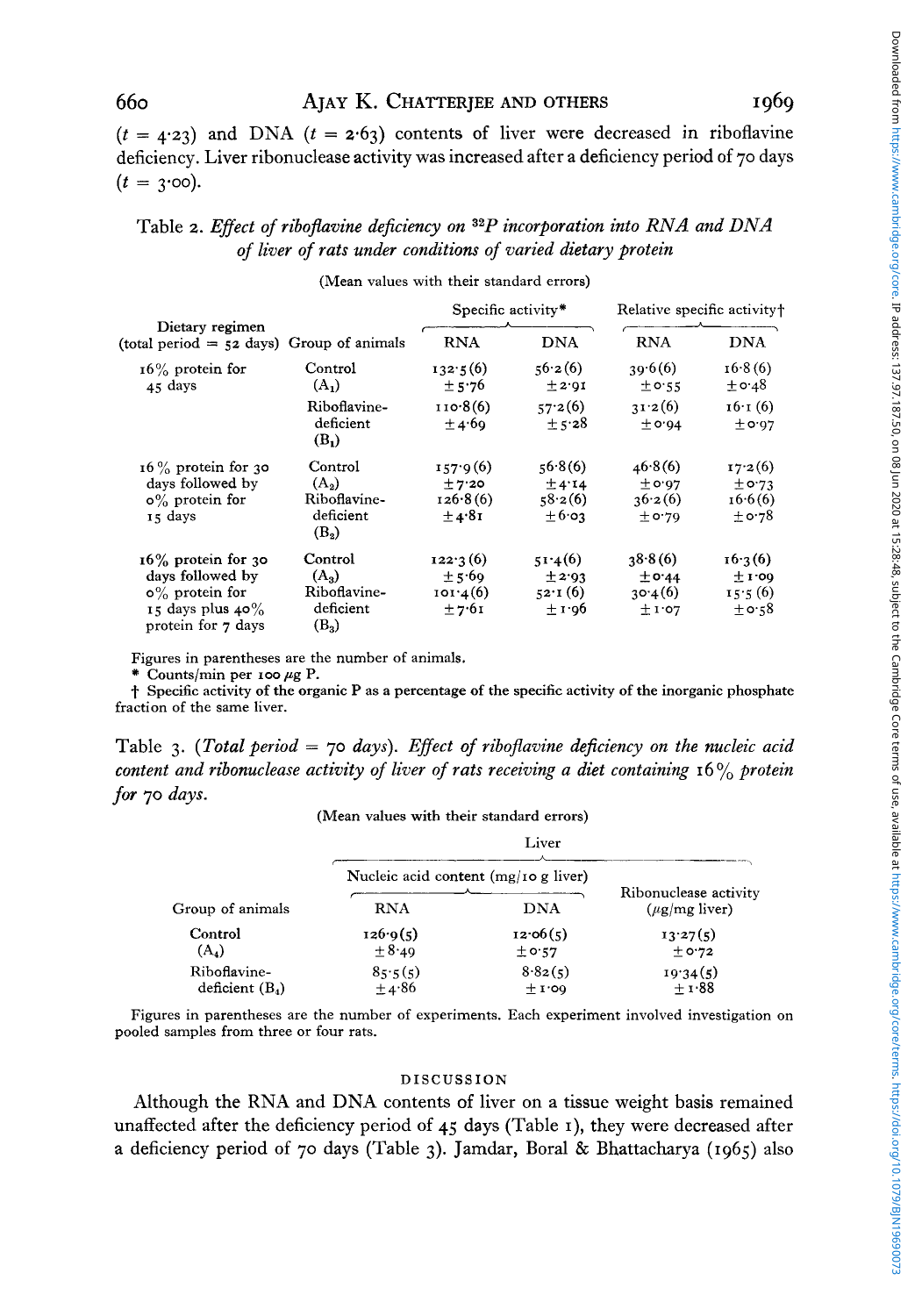reported a diminished DNA content in the liver of riboflavine-deprived rats after a deficiency period of **60** days.

A protein-free diet caused, in both control and riboflavine-deficient rats, a slight increase in liver DNA, expressed on a tissue weight basis (Table **I).** A number of investigators (Thomson, Heagy, Hutchison & Davidson, **1953** ; McIndoe & Davidson, **1952;** Fukuda & Sibatani, **1953;** Campbell & Kosterlitz, **1947, 1948, 1952)** have reported that no significant increase in the average DNA content of liver cell nuclei can be demonstrated when these organelles are isolated from the livers of rats fed on protein-deficient diets. On the other hand, Ely & Ross **(1951)** and Lecomte & DeSmul **(I~sz),** using histochemical methods, have shown that a significant increase in the DNA content of the liver cell nucleus occurs when rats are fed on nitrogen-free or protein-deficient diets. Moreover, studies carried out on total liver homogenates (Muntwyler, Seifter & Harkness, **1950;** Cooper, **1953;** Villela, **1952)** showed also that there is a slight increase in the DNA concentration of the liver in protein-malnourished rats. The increase in liver DNA content on a protein-free diet may be explained by protein deprivation. Williams **(1961)** also found an increased DNA concentration per mg of liver, on giving a protein-free diet.

Tables **I** and 3 show that liver ribonuclease activity was decreased after **45** days on the riboflavine-deficient diet, whereas it was increased after 70 days on the riboflavinedeficient diet. The importance of ribonuclease activity in the maintenance of RNA level has been emphasized (Allison, Wannemacher, Banks, Wunner & Gomez-Brenes, **I 962).** There is other evidence to suggest an interrelationship between the ribonuclease activity and RNA. With increasing nitrogen intake, increased RNA content of the liver was found to be associated with decreased ribonuclease activity (Zigman & Allison, **1959** ; Allison, Wannemacher, Parmer & Gomez-Brenes, **1961).** Further, in riboflavine deficiency, both vitamin  $B_{12}$  and folic acid are significantly reduced in liver (Bhagwat & Sohonie, **1954, 1955;** Donaldson & Keresztesy, **1959).** Vitamin B,, deficiency is known to lower the nucleic acid content of liver (Donaldson & Keresztesy, 1959). Folic acid is also known to play a part in the formation of purines and nucleic acids (Greenberg,  $1945$ ; O'Brien,  $1962$ ). Reduction in the amount of vitamin  $B_{12}$  and folic acid in the liver may ultimately lead to decreased synthesis of RNA in the liver of riboflavine-deficient rats. Thus although there may be reduced synthesis of RNA, the normal RNA level, observed after **45** days of riboflavine deficiency, is probably maintained by the decreased ribonuclease activity. **As** the ribonuclease activity of the liver is increased after 70 days of riboflavine deficiency, the diminution in the amount of liver RNA observed after **70** days of receiving a riboflavine-deficient diet is likely to have resulted from the reduced synthesis as well as from the increased breakdown of ribonucleic acids.

Studies carried out by other investigators (Kosterlitz, **1947** ; Campbell & Kosterlitz, **1948, 1952;** Munro & Clark, **1960)** have demonstrated that liver cells of rats given a protein-deficient diet lose some of their ribonucleic acid. Munro & Clark **(1960)**  studied extensively the interrelationship between dietary protein intake and RNA content of liver cells. They have emphasized the association of certain types of RNA with the endoplasmic reticulum, which increases and decreases in concentration with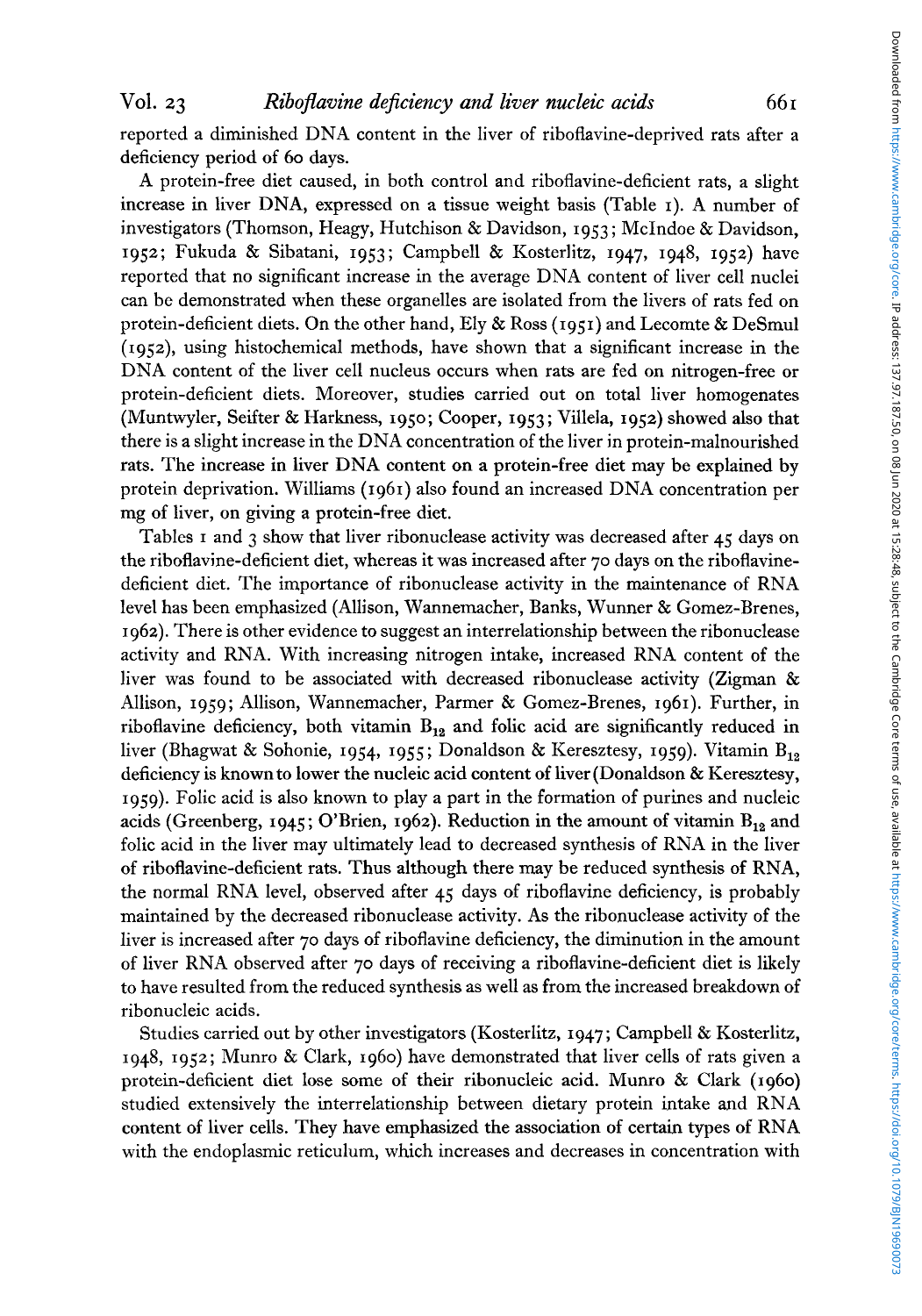the increase and decrease in nitrogen intake respectively. Table I shows that a proteinfree diet decreases the RNA content of liver in both control and riboflavine-deficient rats, but the effect is less pronounced in riboflavine-deficient rats. This relatively lessdiminished liver RNA found in riboflavine deficiency on a protein-free diet may be correlated with the smaller increase in ribonuclease activity (Table **I),** which may result in relatively less breakdown of RNA.

The relatively smaller uptake of <sup>32</sup>P into liver RNA by the riboflavine-deficient rats (Table *z*) and the maintenance of normal RNA level at the  $16\%$  dietary protein level (Table **I)** are also suggestive of a decreased breakdown of RNA after a deficiency period **of 45** days. Giving a protein-free diet for several days has been found to increase considerably the uptake **of 32P** into liver RNA (Munro, Naismith & Wikramanayake, 1953). Since protein deficiency does not reduce the rate of RNA synthesis (Campbell & Kosterlitz, **1948,** 1952; Munro *et al.* 1953), the increased **32P** activity of RNA in rats on protein-free diet may be explained by the increased breakdown of RNA; feeding of protein terminates this breakdown (Munro & Allison, **1964).** Table *z* shows that a protein-free diet increases the 32P uptake into liver RNA of both control and riboflavine-deficient rats, and repletion with  $40\%$  protein reduces the <sup>32</sup>P uptake into liver RNA to normal level. Riboflavine deficiency does not seem to affect the **32P**  uptake into liver DNA under varied conditions of protein intakes.

The authors acknowledge the financial assistance rendered by the Bhabha Atomic Research Centre, Trombay, Bombay. The authors also wish to express their sincere gratitude to Professor S. **R.** Maitra, Head of the Department of Physiology, Calcutta University, for constant encouragement and showing keen interest in the work.

#### REFERENCES

- Allison, J. B., Wannemacher, R. W. Jr, Parmer, **L.** P. & Gomez-Brenes, R. (1961). *J. Nutr.* **74,** 176.
- Allison, J. B., Wannemacher, R. W. Jr, Banks, W. **L.,** Wunner, W. H. & Gomez-Brenes, R. A. (1962). *J. Nutr.* **78,** 333.
- Bhagwat, R. **V.** & Sohonie, K. (1954). **Curr.** *Sci.* **23,** 90.
- Bhagwat, R. V. & Sohonie, K. (1955). *Ann. Biochem. exp. Med.* **15,** 161.
- Borgstrom, **S.** & Hammersten, G. (1944). *Acta physiol. scand. 7,* 80.
- Brown, A. H. (1946). *Archs Biochem.* **11,** 269.
- Campbell, R. M. & Kosterlitz, H. W. (1947). *r. Physiol., Lond.* **106, IZP.**
- Campbell, R. M. & Kosterlitz, H. W. (1948). *J. biol. Chem.* **175,** 989.
- Campbell, R. M. & Kosterlitz, H. W. (1952). *Science, N. Y.* **115,** 84.
- Cooper, J. **A.** D. (1953). *J. biol. Chem.* **200, 155.**
- Czaczkes, J. W. & Guggenheim, K. (1946). *J. biol. Chem.* **162,** 267.
- Davidson, J. N., Frazer, S. **C.** & Hutchinson, W. C. (1951). *Biochem. J.* **49,** 311.
- Dische, *2.* & Schwarz, K. (1937). *Mikrochim. Acta 2,* **13.**
- Doisy, R. J. & Westerfeld, W. W. (1952). *Proc. Sac. exp. Biol. Med. 80, 203.*
- Donaldson, K. 0. & Keresztesy, **J.** C. (1959). *J. biol. Chenz.* **234,** 3235.
- Ely, J. 0. & Ross, M. H. (1951). *Science, N.Y.* **114,** *70.*
- Fisher, R. **A.** (1936). *Statistical Methods* for *Research Workers.* Edinburgh: Oliver & Boyd.
- Fukuda, M. & Sibatani, **A.** (1953). *Expl Cell Res.* **4,** 236.
- Greenberg, **D.** M. (1945). *Fedn* Proc. *Fedn Am. Socs exp. Biol.* **13,** 745.
- Guggenheim, **K.** & Diamant, E. J. (1959). *Br.* 'J. *Nutr.* **13,** 61.
- Hawk, **P.** B. & Oser, B. L. (1931). *Science, N.* Y. **74,** 369.
- Jamdar, **S.** C., Boral, **M.** *C.* & Bhattacharya, R. (1965). *Naturwissemckaften* **52,** 38.
- Josefsson, **1,.** & Lagerstedt, S. (1962). *Meth. biochem. Analyses 9,* 39.
- Kosterlitz, H. W. (1947). *J. Physiol., Lond.* **106**, 194.